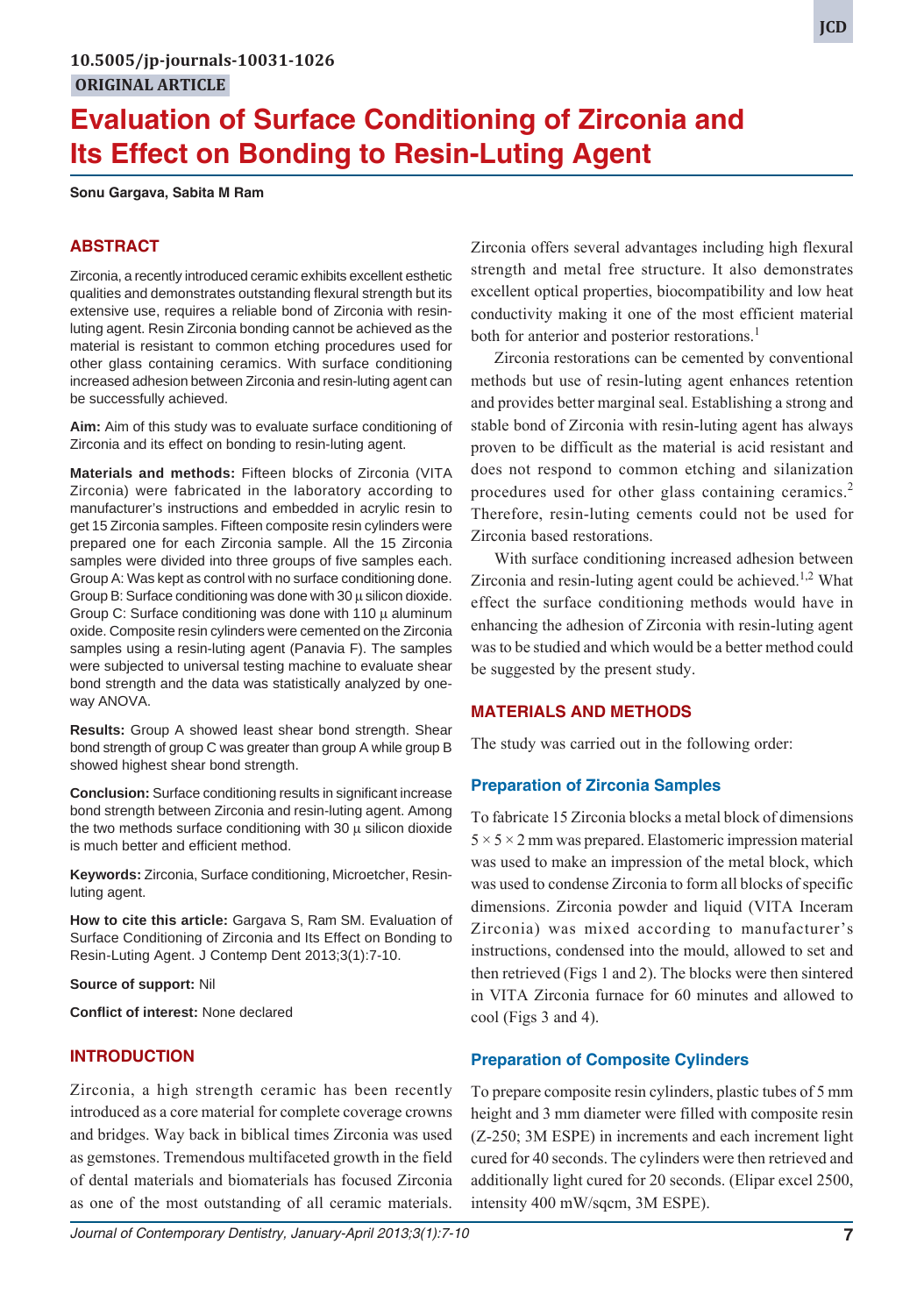# **Surface Conditioning of Zirconia**

All the 15 Zirconia samples were then randomly divided into three groups, group A, B and C of five samples each. They were further divided into groups A1, A2, A3, A4, A5; B1, B2, B3, B4, B5 and C1, C2, C3, C4, C5 and labeled on their undersurface respectively (Fig. 5).

*Group A:* All the samples of group A were kept as control with no surface conditioning done on the samples.

*Group B:* All the samples of group B were treated by air borne particle abrasion with 30 μ silicon dioxide (Mahavir minerals) particles applied perpendicular to the surface at 0.28 MPa pressure for 20 seconds at a distance of 10 mm using intraoral air abrasion device (Microetcher, Danville, Inc, USA).

*Group C:* All the samples of group C were treated by airborne particle abrasion with 110 μ aluminum oxide (Korox, Bego, Germany) particles applied perpendicular to the surface at 0.28 MPa pressure for 20 seconds at a distance of 10 mm using intraoral air abrasion device (Microetcher) (Fig. 6).

All the samples were then placed in ultrasonic cleaner containing distilled water for 10 minutes.

# **Cementation of Composite Cylinders on Zirconia Blocks**

The surface of each composite cylinder was acid etched with 37% phosphoric acid rinsed and dried, then bonding agent was applied and light cured for 10 seconds. Silane coupling agent (Porcelain bond activator, Kurray, Japan) was applied to each Zirconia sample and allowed to dry for 5 minutes. A thin layer of bonding agent was applied over silane coupling agent and light cured for 20 seconds. Dual cure resin cement (Panavia F) was mixed according to manufacturer's instruction and applied over the center of Zirconia block. Etched and bonded surface of the composite resin cylinder was placed over it and finger pressure was applied. The sample was then light cured in all directions for 40 seconds. After this oxyguard was applied at the



**Fig. 1:** Mixing of Zirconia liquid, additive and powder



**Fig. 3:** Blocks kept in Zirconia furnace for sintering



**Fig. 2:** Zirconia mix condensed into the mold



**Fig. 4:** Fifteen sintered Zirconia blocks

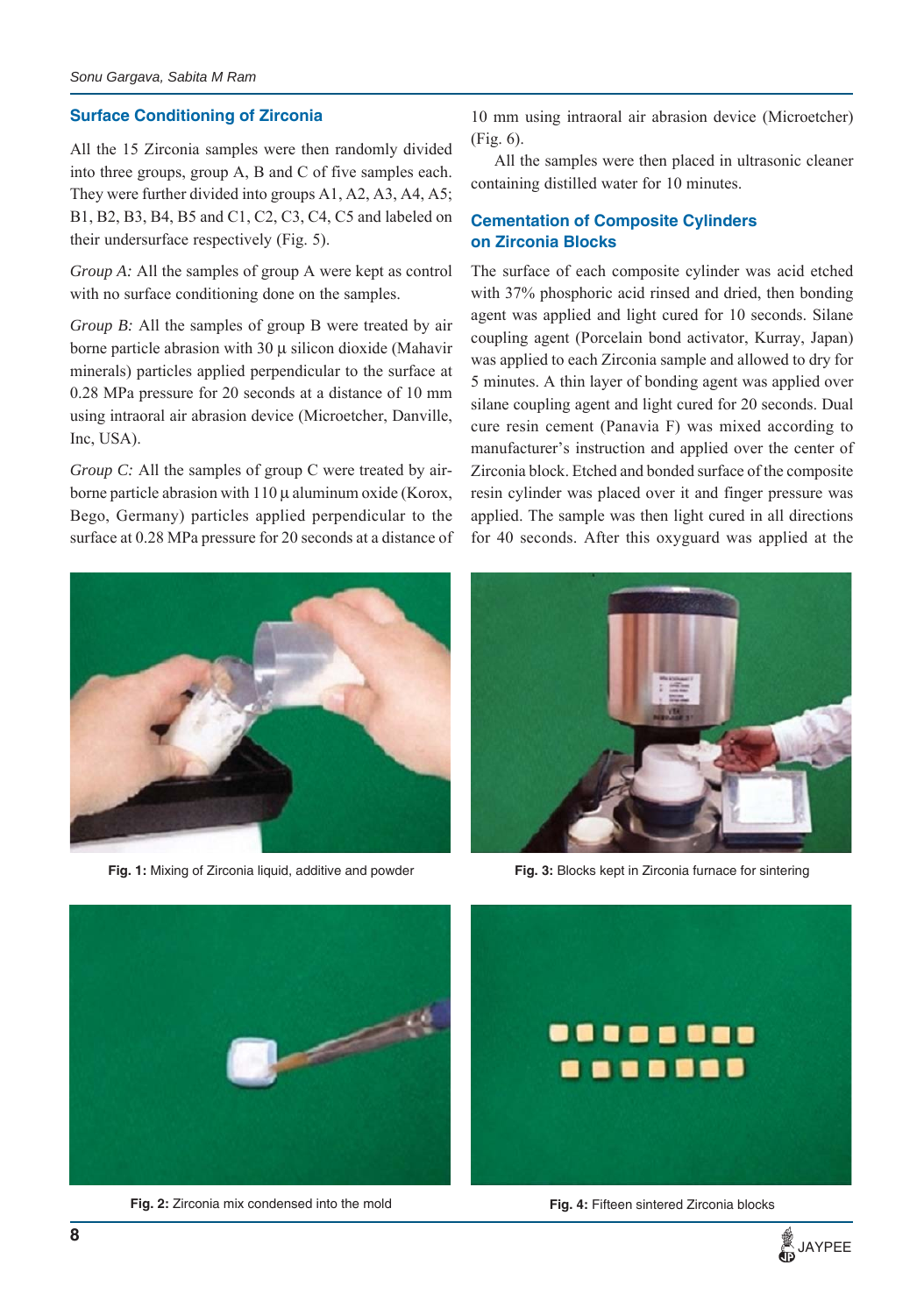adhesive interface of Zirconia and resin cement. All the 15 composite cylinders were cemented on the Zirconia blocks in the similar manner (Fig. 7).

#### **Evaluation of Shear Bond Strength**

All the samples were then placed in a Jig on the universal testing machine (Instron machine-crosshead speed of 0.5 N/min) to evaluate shear bond strength (Fig. 8).

## **RESULTS**

The Null Hypothesis, proposed was that there is no significant difference in the shear bond strength between the unconditioned group and the groups treated by surface conditioning methods.

The results obtained were statistically analyzed by oneway ANOVA test. Since  $p < 0.05$  therefore Null Hypothesis was rejected and it was concluded that there is significant difference in the shear bond strength between the unconditioned group and the groups treated by surface conditioning methods. In the results group A showed least shear bond strength. Shear bond strength of group C was greater than group A while group B showed highest shear bond strength.

# **DISCUSSION**

Zirconia restorations exhibit outstanding esthetic qualities and offer adequate strength to resist fracture loads but their extensive use as an all ceramic dental restorative material





**Fig. 5:** Samples divided into groups A, B and C

**Fig. 7:** Composite cylinders cemented on all the 15 Zirconia samples



**Fig. 6:** Surface conditioning with 30 μ silicon dioxide and 110 μ aluminum oxide

**Fig. 8:** Debonded samples